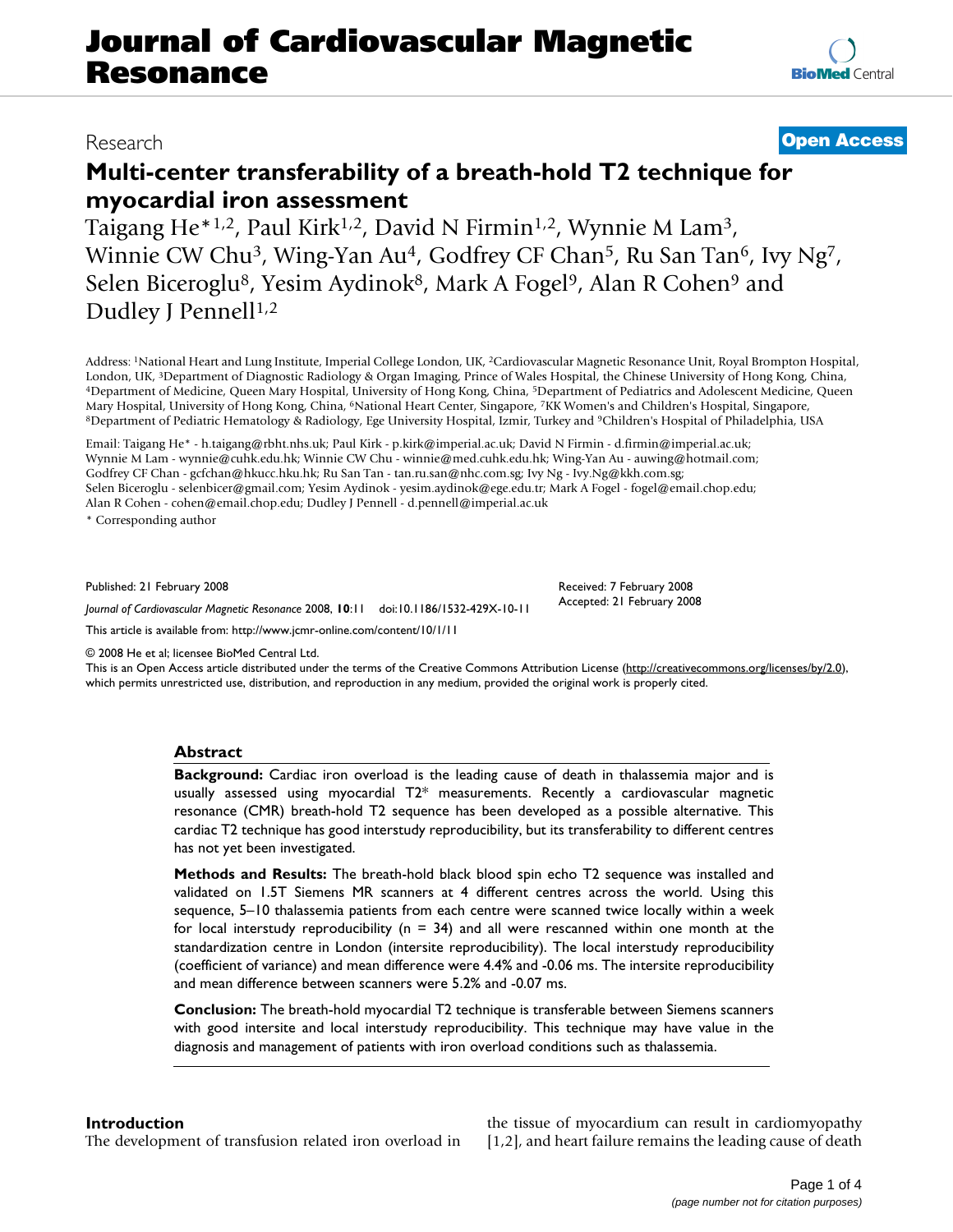in beta-thalassemia major (TM) [3,4]. Myocardial iron measurement is important for assessing the risk of cardiac complications [5,6], because of the frequency of myocardial siderosis in thalassemia major [2], and the benefit of tailoring appropriate iron-chelating treatment [7-10].

Cardiovascular magnetic resonance (CMR) provides a non-invasive means of measuring the amount of tissue iron. With CMR, the iron deposition results in shortening of proton relaxation times and both T2 and T2\* measurements have been exploited to assess iron overload [7,11]. Myocardial T2\* is fast and simple to implement and has demonstrated good reproducibility in assessing tissue iron content [12-14]. A similar T2 sequence, however, is technically more difficult, and early attempts at implementation were unsatisfactory for myocardial iron measurements due to problems associated with hardware constraints, flow, cardiac motion, and noise [15,16]. However, T2 is known to vary with myocardial iron [17,18], and there may be potential advantages of T2 over T2\* for the avoidance of problems caused by factors such as shimming and local susceptibility. There is also interest in comparing the myocardial T2\* with T2 to discover if additional useful clinical information can be gleaned as to the chemical state of the stored iron. For this purpose, a breath-hold T2 technique has been developed and recently reported [19]. This T2 technique has demonstrated good interstudy reproducibility in London. However, in order to be applicable in healthcare on a wider scale, its transferability between scanners of different centers must be established, but no data on this challenging issue is available to date. We now describe the results of the transfer of this technique to different scanners at 4 different centers in different countries.

#### **Methods**

#### *MR protocols and study population*

The standard center in London used a 1.5T Siemens Sonata scanner. Four other international centers using 1.5T MR scanners were involved in this study. Scanner details were as follows: Center 1, Siemens Sonata (Hong Kong, China); Center 2, Siemens Avanto (Philadelphia, USA); Center 3 Siemens Avanto (Singapore); Center 4, Siemens Symphony Quantum (Izmir, Turkey). The breath-hold black blood T2 sequence developed at London center was installed on each local scanner. The pulse sequence details and methods of T2 calculation have been previously described [19]. In brief, all centers used a fourelement cardiac phased array coil to image a single 10 mm mid-ventricular short axis slice at 12 echoes times (ranging from 4.8 ms to 163.2 ms, increment 14.4 ms) with ECG gating. Double inversion recovery pulses were applied to suppress the blood signal and data was acquired every other cardiac cycle. For T2 measurement, a region of interest (ROI) was chosen in the left ventricular septum individually. The mean signal intensity of ROI was measured for each of the images, and the data were plotted against the TEs to form a decay curve. The monoexponential decay model and the nonlinear curve fitting algorithm were used to fit the curve to obtain T2 measurement. The sequence parameters were kept identical in all centers although small variations would not be expected to affect the T2 measurement.

A total of 34 (mean age  $32 \pm 9$  years) TM patients (10 from Hong Kong, 10 from Singapore, 9 from Philadelphia, 5 from Izmir) were studied. For local interstudy reproducibility, these patients were scanned twice at their local centers within one week. All patients were subsequently rescanned at the standardization center at London (intersite reproducibility) within four weeks of their original scans. These patients had been regularly transfused since early childhood or since the introduction of deferoxamine, and were receiving regular iron chelation. Ethical approval was granted at the standard center and all local centers involved. All patients gave written informed consent.

#### *Statistics*

To quantify both interstudy reproducibility and intersite transferability, the coefficient of variation was calculated (CoV), defined as standard deviation of the differences between the two separate measurements, divided by their mean and expressed as a percentage. Mean differences in T2 between scans are also quoted as a measure of bias. Summary data were expressed with 95% confidence intervals and displayed graphically using scatter plots with line of identity and Bland-Altman plots. Group data were compared using Friedman's test. A *p* value of < 0.05 was considered statistically significant.

#### **Results**

Myocardial T2 measurements (two at each local site and one in London) were  $46.4 \pm 26.3$  ms,  $46.4 \pm 26.1$  ms and  $46.3 \pm 26.4$  ms respectively. Friedman's test showed no significant difference ( $p = 0.87$ ,  $n = 34$ ) between these three T2 measurements.

#### *Local interstudy reproducibility*

The mean difference was -0.06 ms and the CoV for local interstudy reproducibility was found to be 4.4%. These values are consistent with those of our previous published data [19]. There was no bias between the two measurements (Figure 1).

#### *Intersite reproducibility*

The mean difference was -0.07 ms and the CoV for intersite reproducibility was found to be 5.2%. These values were similar to those of local interstudy reproducibility mentioned above. This demonstrates good agreement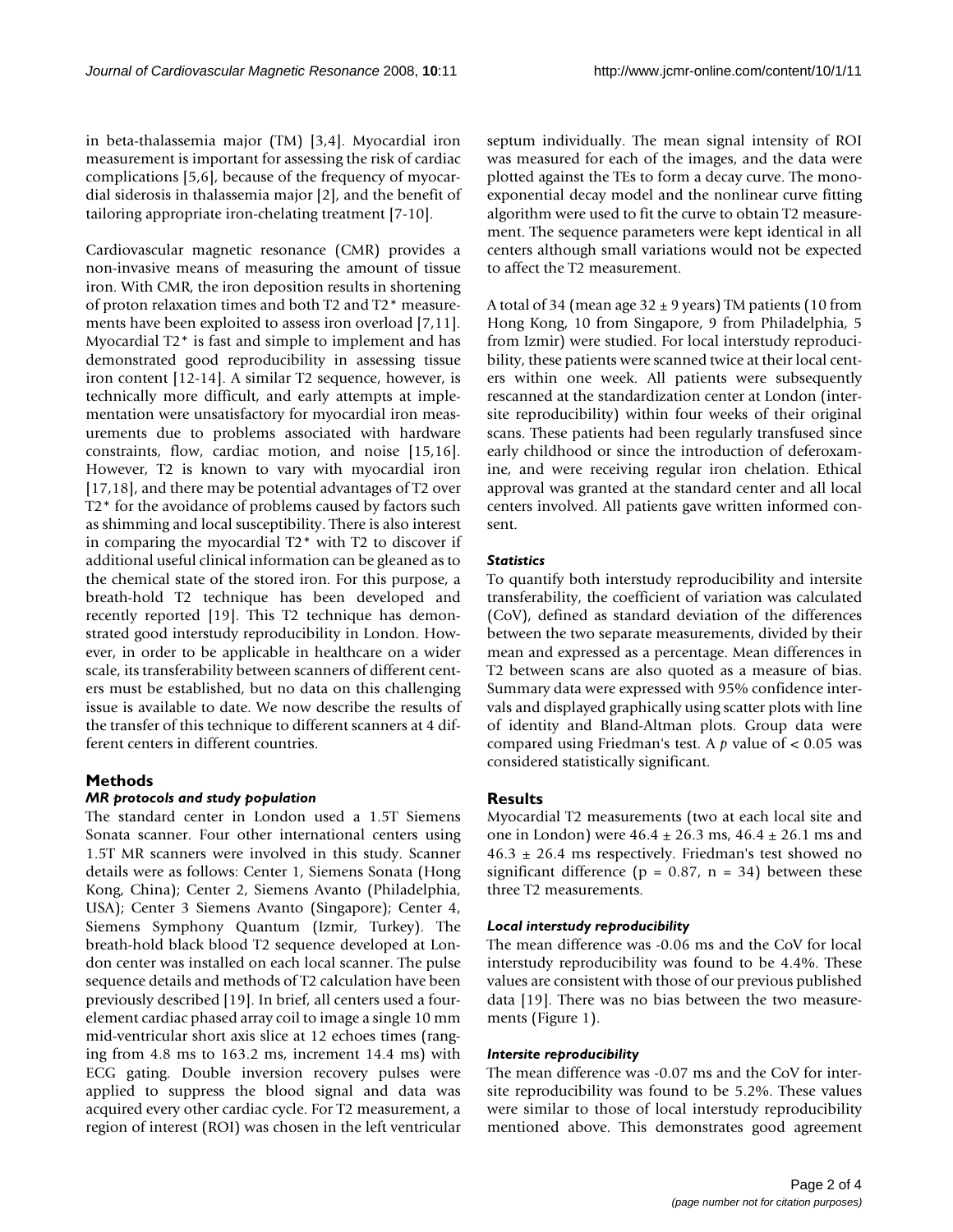

#### **Figure 1**

**Assessment of interstudy reproducibility at the centers (n = 34).** A) Bland-Altman plot of the myocardial T2 values obtained locally twice within a week, with the 95% confidence intervals shown as a dotted line. B) Scatter plot of the myocardial T2 values obtained locally twice within a week. The diagonal line shows the line of identity.

between the standard center scanner and the local scanners at each center and no bias was found (Figure 2).

#### **Discussion**

This study shows that the myocardial T2 values using the recently developed breath-hold T2 sequence agree very well between 1.5 Tesla scanners in different locations around the world. This demonstration of transferability suggests that this technique could be further disseminated worldwide, should its clinical applicability be demonstrated in iron overload conditions. Although the iron deposition affects both T2 and T2\* relaxation times, T2 is not affected by extrinsic magnetic field inhomogeneity. Therefore, T2 in principle might provide more accurate measurements. Nevertheless, T2\* has substantial clinical validation both in heart and liver suggesting that the potential limitations are more theoretical than real.[19] One potential advantage of T2 might be to perform robust multi-segmental analysis to explore the regional iron distribution, because T2\* is currently limited to the septum to avoid susceptibility effects from the anterior and posterior cardiac veins and lungs. This may in due course improve our understanding of how other factors affect T2\* across the myocardium. It is possible that different chemical forms of iron in the tissue could have differential effects between T2 and T2\*, and measurement of both parameters might be useful if chelators access different forms of iron at different rates. From our studies of both T2\* and T2, it is likely that both parameters can assess the tissue iron accurately in the heart using state-of-the-art sequences, and combined analysis may provide more information for patient management. Further research is needed to determine this. One limitation of this study was that only Siemens scanners were involved, and results from other scanners would be useful. There is no substan-



#### Figure 2

**Assessment of intersite reproducibility between local centers and the standard center in London (n = 34).** A) Bland-Altman plot of the myocardial T2 values obtained locally and at London within a month, with the 95% confidence intervals shown as a dotted line. B) Scatter plot of the myocardial T2 values obtained locally and at London within a month. The diagonal line shows the line of identity.

tial barrier to this once the sequence has been adapted by other manufacturers.

To conclude, this study has demonstrated the good intersite reproducibility of the breath-hold T2 technique between 1.5T Siemens MR scanners at different centers across different countries. With widespread application, this T2 technique might yield new insights into the assessment of myocardial iron and may have clinical application possibly in conjunction with T2\*.

#### **Competing interests**

The author(s) declare that they have no competing interests.

#### **Acknowledgements**

This work was supported by NIH Grant (R01 DK66084-01) and Novartis Oncology at Basel.

#### **References**

- 1. Tanner MA, Galanello R, Dessi C, Westwood MA, Smith GC, Nair SV, Anderson LJ, Walker JM, Pennell DJ: **[Myocardial iron loading](http://www.ncbi.nlm.nih.gov/entrez/query.fcgi?cmd=Retrieve&db=PubMed&dopt=Abstract&list_uids=16755844) [in patients with thalassemia major on deferoxamine chela](http://www.ncbi.nlm.nih.gov/entrez/query.fcgi?cmd=Retrieve&db=PubMed&dopt=Abstract&list_uids=16755844)[tion.](http://www.ncbi.nlm.nih.gov/entrez/query.fcgi?cmd=Retrieve&db=PubMed&dopt=Abstract&list_uids=16755844)** *J Cardiovasc Magn Reson* 2006, **8:**543-547.
- 2. Maceira AM, Prasad SK, Khan M, Pennell DJ: **[Normalized left ven](http://www.ncbi.nlm.nih.gov/entrez/query.fcgi?cmd=Retrieve&db=PubMed&dopt=Abstract&list_uids=16755827)[tricular systolic and diastolic function by steady state free](http://www.ncbi.nlm.nih.gov/entrez/query.fcgi?cmd=Retrieve&db=PubMed&dopt=Abstract&list_uids=16755827) [precession cardiovascular magnetic resonance.](http://www.ncbi.nlm.nih.gov/entrez/query.fcgi?cmd=Retrieve&db=PubMed&dopt=Abstract&list_uids=16755827)** *J Cardiovasc Magn Reson* 2006, **8:**417-526.
- 3. Olivieri NF, Nathan DG, MacMillan JH, Wayne AS, Liu PP, McGee A, Martin M, Koren G, Cohen AR: **[Survival in medically treated](http://www.ncbi.nlm.nih.gov/entrez/query.fcgi?cmd=Retrieve&db=PubMed&dopt=Abstract&list_uids=8047081) [patients with homozygous beta-thalassemia.](http://www.ncbi.nlm.nih.gov/entrez/query.fcgi?cmd=Retrieve&db=PubMed&dopt=Abstract&list_uids=8047081)** *N Engl J Med* 1994, **331:**574-578.
- 4. Borgna-Pignatti C, Rugolotto S, De Stefano P, Zhao H, Cappellini MD, Del Vecchio GC, Romeo MA, Forni GL, Gamberini MR, Ghilardi R, Piga A, Cnaan A: **[Survival and complications in patients with](http://www.ncbi.nlm.nih.gov/entrez/query.fcgi?cmd=Retrieve&db=PubMed&dopt=Abstract&list_uids=15477202) [thalassemia major treated with transfusion and deferoxam](http://www.ncbi.nlm.nih.gov/entrez/query.fcgi?cmd=Retrieve&db=PubMed&dopt=Abstract&list_uids=15477202)[ine.](http://www.ncbi.nlm.nih.gov/entrez/query.fcgi?cmd=Retrieve&db=PubMed&dopt=Abstract&list_uids=15477202)** *Haematologica* 2004, **89:**1187-1193.
- 5. Tanner MA, Porter JB, Westwood MA, Nair SV, Anderson LJ, Walker JM, Pennell DJ: **Myocardial T2\* in patients with cardiac failure secondary to iron overload.** *Blood* 2005, **106(Suppl):**40B. (Abstract 3838a)